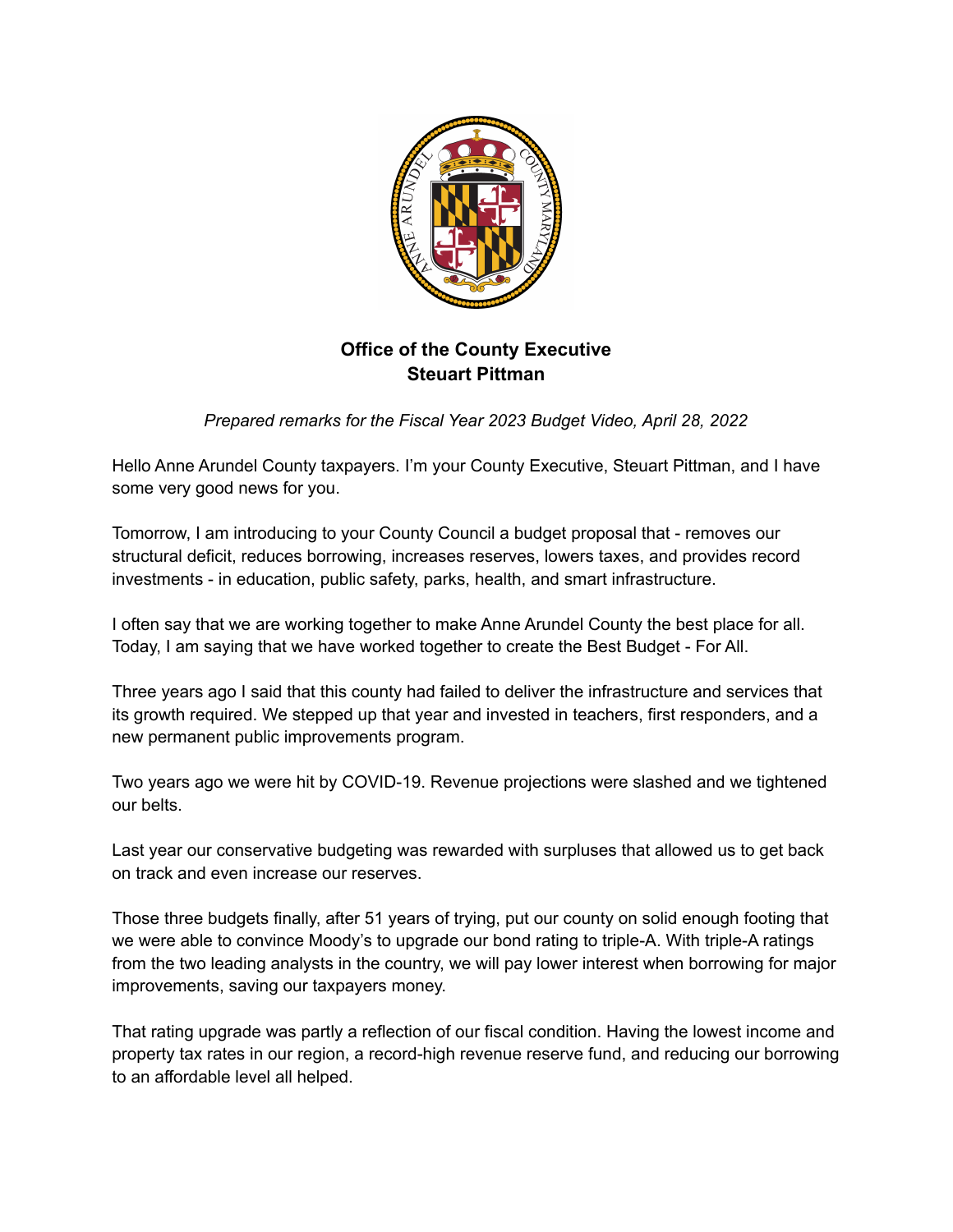But a bond rating reflects more than just that. We got that triple-A because our county has a resilient economy, has engaged residents in support of a smarter, greener, and more equitable development plan, is actively preparing for the impacts of climate change, and is aggressively working to create a healthy, well educated workforce.

In other words, we got this historic upgrade because we invested wisely in ourselves.

This budget continues to do just that, but triple-A is not enough. We must be more resilient to future economic downturns, more smart, green, and equitable, and more sure that every young person in this county becomes a healthy, well-educated contributor to our future success.

I'll start with how this budget impacts you as a taxpayer, now and into the future.

Since our county established the property tax revenue cap in 1993, the rate has been set at the maximum level allowed in 24 out of 28 years. This year that rate for homeowners is 96.2 cents per \$100 of value.

In this budget, we are setting the actual rate almost 3 cents lower than that, at 93.3 cents - that's farther below the cap than any budget in the county's history, putting \$27 million back into taxpayers' pockets, and saving the average homeowner \$100. That keeps our property tax rate significantly lower than any of our central Maryland neighbors.

Last year I worked hard to pass the Tax Relief for Working Families Act in the Maryland General Assembly. This year we are using the bill's new authority to lower our income tax rate on the first \$50,000 of taxable income for every taxpayer, from 2.81% to 2.70%. The cost to the county is \$9 million and the savings to each taxpayer is \$50. That keeps our income tax rate the lowest in the region.

This budget also protects taxpayers into the future. We lowered recurring expenses \$20 million to remove what some call a structural - or possible future - deficit, and we are, for the first time in county history, reducing the amount of new borrowing.

We accomplished this by using our record fund balance to pay for capital projects like parks, schools, and roads up front. In budget-speak we call that paygo, short for Pay As You Go. We more than doubled our historical paygo record with a \$205 million investment in our future.

Oh, and that record rainy day fund that was so impressive to our bond rating agencies will grow again with this budget - to the maximum allowable amount.

These numbers may suggest that we took a chainsaw to county programs, or are holding things together with duct tape. But in fact, we delivered on much of what we heard from our residents in our Budget Town Halls and continued to invest in education, public safety, the environment, and health.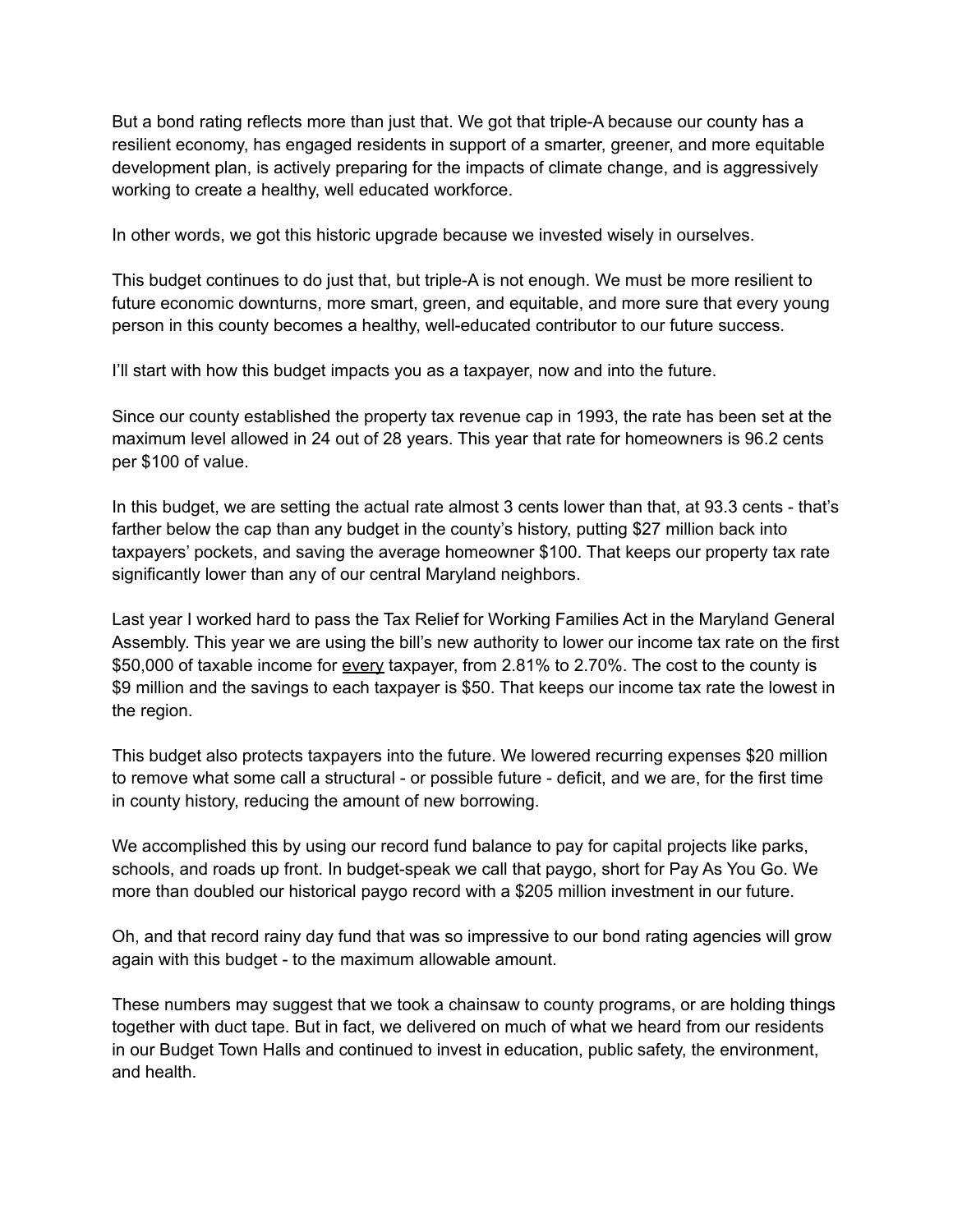### **EDUCATION**

Let's start with education.

COVID has taken a heavy toll on students, parents, and the educators that serve them. This budget completes the four-year commitment that I made to restore back step increases and makes all units of AACPS employees whole. It also fully funds the Board of Education's request for pay increases for all teachers, staff, and school bus drivers. We must send a signal to our educators that we value their work.

We're also fully funding our obligations under the Blueprint for Maryland's Future, which includes comprehensive changes to Maryland's early childhood and public schools to provide promise and opportunity for all children.

But we don't just meet our obligations. We go further.

Including:

- 119 new special education positions
- 29 new social/emotional learning positions
- 48 new pre-k positions to convert half-day programs to full-day pre-k classrooms
- 20 new English language development positions
- 3 new bilingual facilitators
- 140 new classroom teacher positions, including the final year of staffing required to fully open Crofton High School

Overall, this budget sets a new county record of \$50 million over the state maintenance of effort requirement, which is also a record \$50 million over last year's budget.

On the Capital side we did even better.

 $\overline{\phantom{a}}$  , which is a set of the set of the set of the set of the set of the set of the set of the set of the set of the set of the set of the set of the set of the set of the set of the set of the set of the set of th

For the first time in our county's history we are funding 100% of the Board of Education's capital budget request for the coming year, including moving Old Mill Middle School North into the six-year schedule.

*On site at the construction site for Old Mill West High School:*

*County Executive Pittman: It took an organized community of parents and a forward-thinking* County Council majority to step up and do the right thing by funding Old Mill and all of our *school construction projects.*

*Rachel Jennifer, Parent, Old Mill Community: Thank you for listening to our community. The new Old Mill West School building brings our children, our teachers, and our community a long-awaited upgrade that will give our kids the opportunities they deserve.*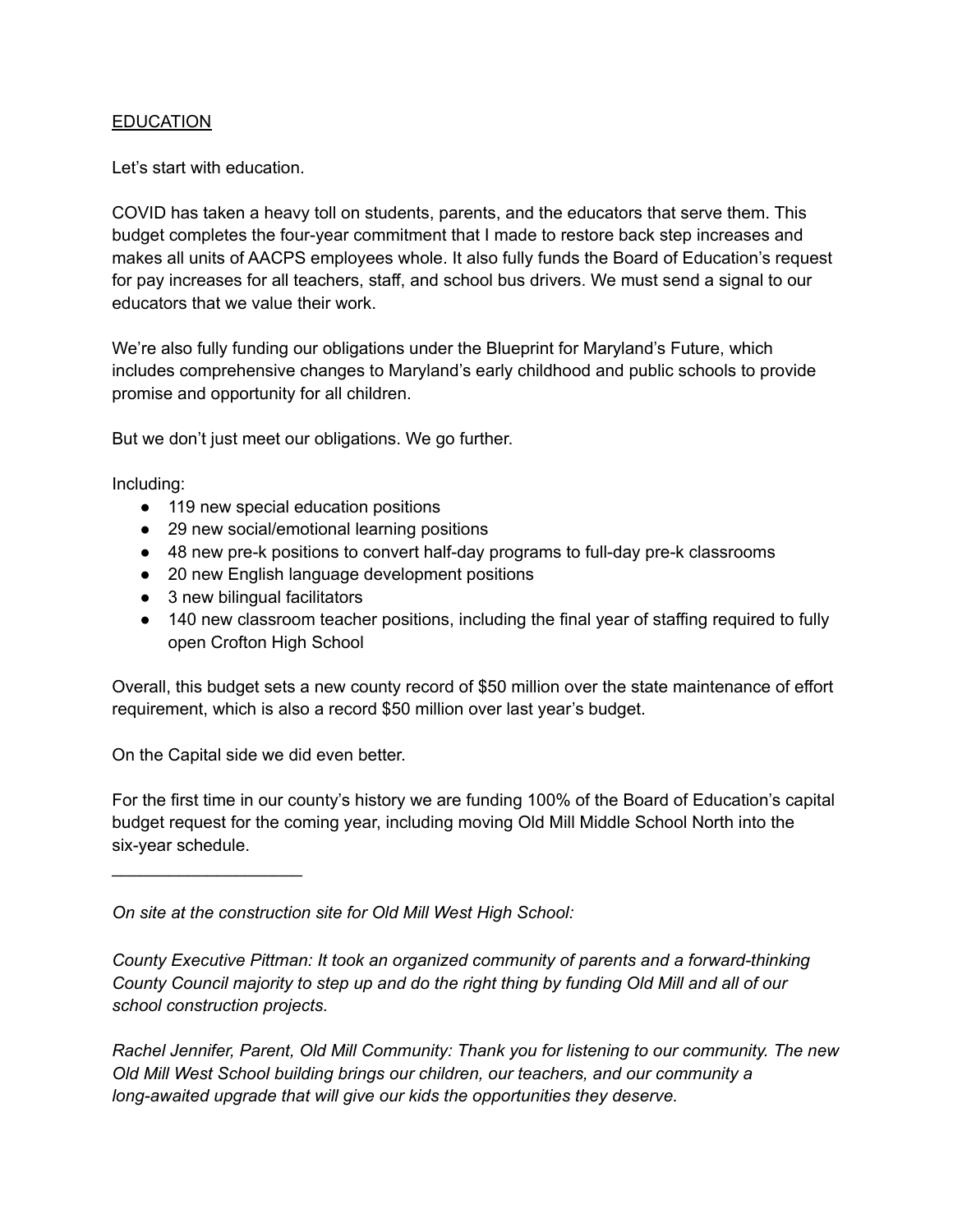I'm also concerned about school transportation. We still need more bus drivers, and I'm not confident that the Board of Education compensation request will attract them. If we expect parents to return to the workforce, we must provide reliable transportation.

And then there's the problem of vacant teaching positions. We must, and we will, cooperate with the state to make Maryland a place where young people enter the profession and have good reasons to stick with it.

And finally, we have to address the fact that only half of the children entering kindergarten are assessed as ready to learn. This budget funds an early childhood initiative at the Partnership for Children, Youth, and Families, and a brand new Kindergarten Readiness Program at our libraries. Our team at Economic Development will assist startup pre-K programs in the coming years as we meet the Maryland Blueprint for Education's universal pre-K directive.

# PUBLIC SAFETY

\_\_\_\_\_\_\_\_\_\_\_\_\_\_\_\_\_\_\_\_

The most fundamental obligation of government is to protect its people, to step up in times of crisis to save lives. When I ran for this office, that's what I signed up to do, and this budget delivers.

First, let's talk about our first first responders, the ones who take calls at our police and fire 911 call centers. A few seconds delay is a life and death matter in their work, and to improve efficiency we need to make two investments. First we must make their job a more enticing career, with better pay and a career ladder. That's why we introduced the bill that was unanimously approved by our County Council this month to reclassify their positions.

We must also combine the police and fire call-takers into one unified operation at a modern call center under the leadership of our Office of Emergency Management. That's why this capital budget includes design and construction of such a facility.

Emergency Management used to be an afterthought in this county. Its positions were grant-funded, turnover was high, and respect from past administrations was low.

I will note here that I still have concerns. Irresponsible development decisions on the Route 3 corridor have put so much pressure on elementary schools there that Piney Orchard will be at an unacceptable 140% of capacity next fall. We have purchased land, fully funded, and fast-tracked permitting for West County Elementary to relieve the pressure. But in a school system with 10,000 empty seats, it's time for the Board of Education to confront the need for redistricting.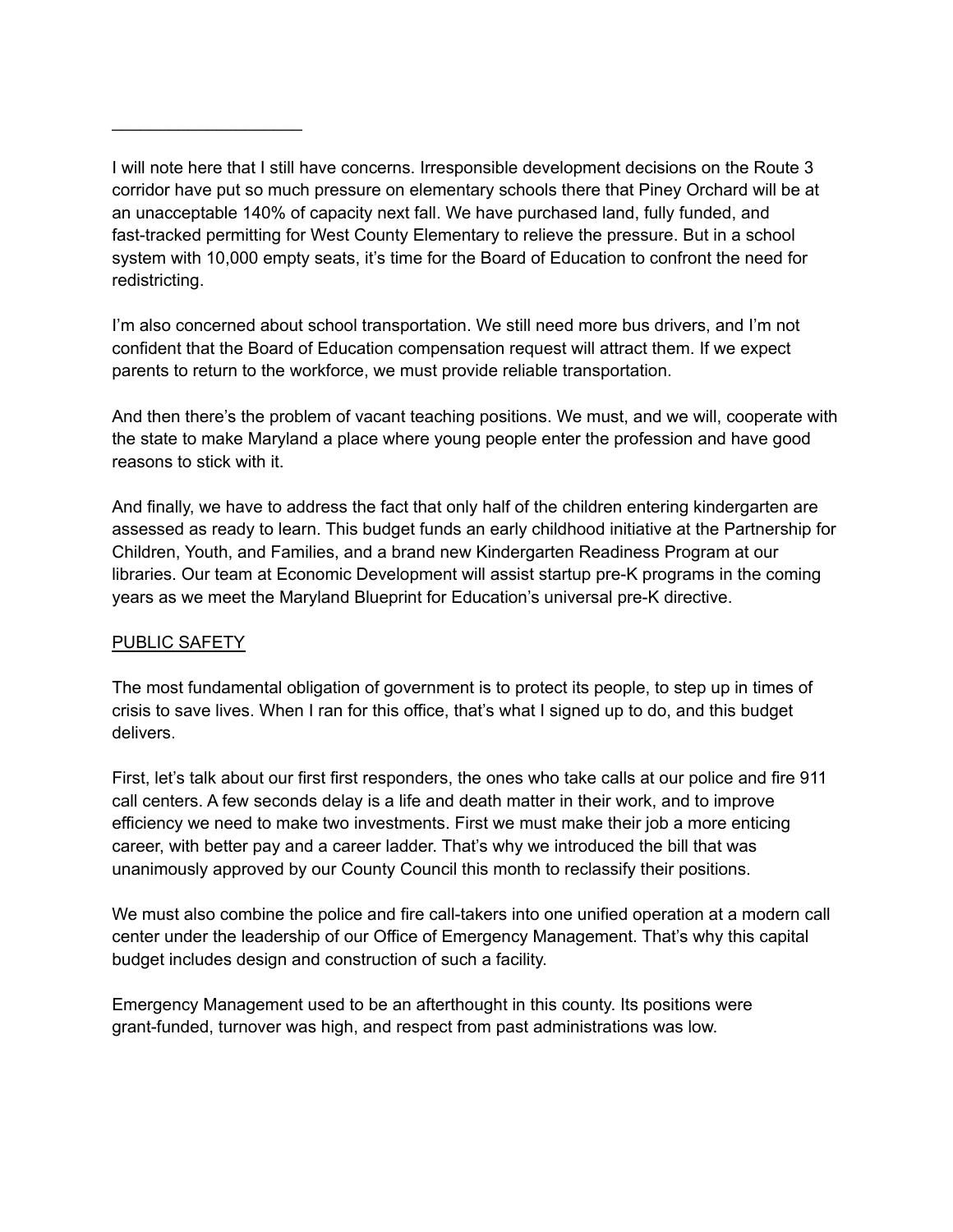I hired Preeti Emrick, not just to run OEM, but to modernize and elevate it. As a result, they were able to deliver effective coordination of county response during the pandemic, tornadoes, storms, and most recently for the Afghan refugees in our county.

*On site at the Office of Emergency Management:*

 $\overline{\phantom{a}}$  , which is a set of the set of the set of the set of the set of the set of the set of the set of the set of the set of the set of the set of the set of the set of the set of the set of the set of the set of th

 $\overline{\phantom{a}}$  , which is a set of the set of the set of the set of the set of the set of the set of the set of the set of the set of the set of the set of the set of the set of the set of the set of the set of the set of th

 $\overline{\phantom{a}}$  , which is a set of the set of the set of the set of the set of the set of the set of the set of the set of the set of the set of the set of the set of the set of the set of the set of the set of the set of th

 $\overline{\phantom{a}}$  , which is a set of the set of the set of the set of the set of the set of the set of the set of the set of the set of the set of the set of the set of the set of the set of the set of the set of the set of th

*Preeti Emrick, Director, Office of Emergency Management: Emergency management is all about developing plans with a whole community approach. Our office works hand-in-hand with agencies and community partners to ensure that when an incident occurs, that residents and employees have the tools needed in order to prevent loss of life, destruction to property, and environmental impacts.*

This budget continues our process of funding planner positions at OEM and creates a new disaster assistance fund.

*On site at the Charles B. Butch Troyer Training Center:*

*County Executive Pittman: Our most fundamental obligation as local government is public safety. This last year we made extraordinary progress. Our sworn officer ranks rose to close to 100 more than when I took office, and we created a new community services bureau, and equipped all of our officers with body-worn cameras. The result was a drop in serious crime while it was rising across the region.*

*Amal Awad, Police Chief: As the County Executive said, we continued to set the standard for our region, as serious crime fell in Anne Arundel County last year by 11%. Our officers throughout our department provide a steady and consistent presence in our communities, engaging with our residents to build a safer Anne Arundel County.*

What I can promise is that implementation in our county will be done professionally. We will take this opportunity to create the kind of transparency and community engagement that builds trust and delivers justice. Our budget funds a Police Accountability Board Director and Assistant, as well as new staff to handle public information requests, body worn camera review, expungements, and victim witness support.

On the capital side of the budget we are delivering a replacement to the dilapidated firing range, a new forensics facility, and a new special operations facility.

Despite that success, it's an uncertain time for our officers. The Maryland Police Accountability Act establishes a new process for ruling on charges of officer misconduct, and its impact on their careers is unknown.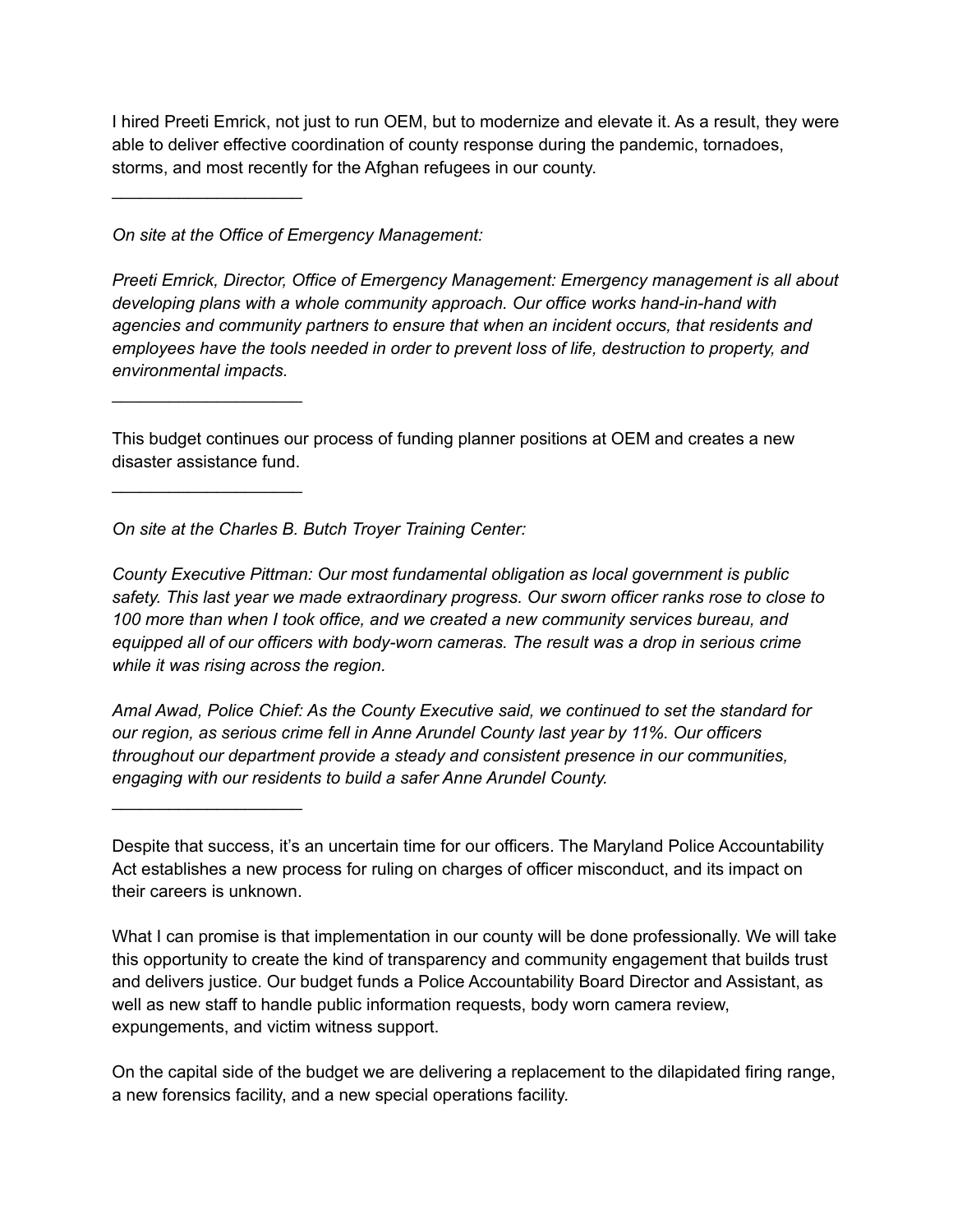To attract and retain the best officers in the region, we are finally delivering this year on a longstanding promise to provide cars to all of our officers, with a \$3.7 million investment in 55 new vehicles.

*On site at the Fire Department Training Academy:*

\_\_\_\_\_\_\_\_\_\_\_\_\_\_\_\_\_\_\_\_

\_\_\_\_\_\_\_\_\_\_\_\_\_\_\_\_\_\_\_\_

*County Executive Pittman: We invest in our fire department because they deliver for us, every single day, no matter how many calls come in and no matter what they're asked to do.*

*Trisha Wolford, Fire Chief: When we get the call, our team is always ready to respond - and we're thankful that the county has invested in hiring additional firefighters, training our paramedics, and providing us with the tools we need to get the job done.*

In addition to the five stations in our six year capital budget, we are investing heavily once again in apparatus, not only on the land but also on the water. This budget includes \$2 million to replace our oldest fire boat and \$4 million for nine new vehicles, including a tower ladder truck.

Oh, and remember that fire boat that sank earlier this month on a training run? Our county delegation at the Maryland General Assembly got us covered - with a last-minute addition to the state budget to replace it.

All of our firefighters are heroes, but our emergency medical teams have been under the greatest stress the last few years. This budget continues to provide additional funds to train and certify new EMTs, and it also creates three new EMS supervisor positions to manage the growing operation.

Ann Colt Leitess and her team at the Office of the State's Attorney have consistently won important cases against the most dangerous offenders, with better training and support to her attorneys, a body worn camera team, and the best victim support in the state of Maryland. This budget includes a new counselor position for their Child Survivors Justice Program.

And I can't overlook the outstanding work at Detention. Despite staff vacancies that we are addressing with hiring bonuses and aggressive recruitment, the team at our two facilities is stepping up with new re-entry programs and an innovative mobile opioid treatment program that will treat our many inmates who suffer from addiction.

#### **ENVIRONMENT**

Our future, and our childrens' future, depends on our stewardship of the 588 square miles of land and more than 530 miles of shoreline that we live on.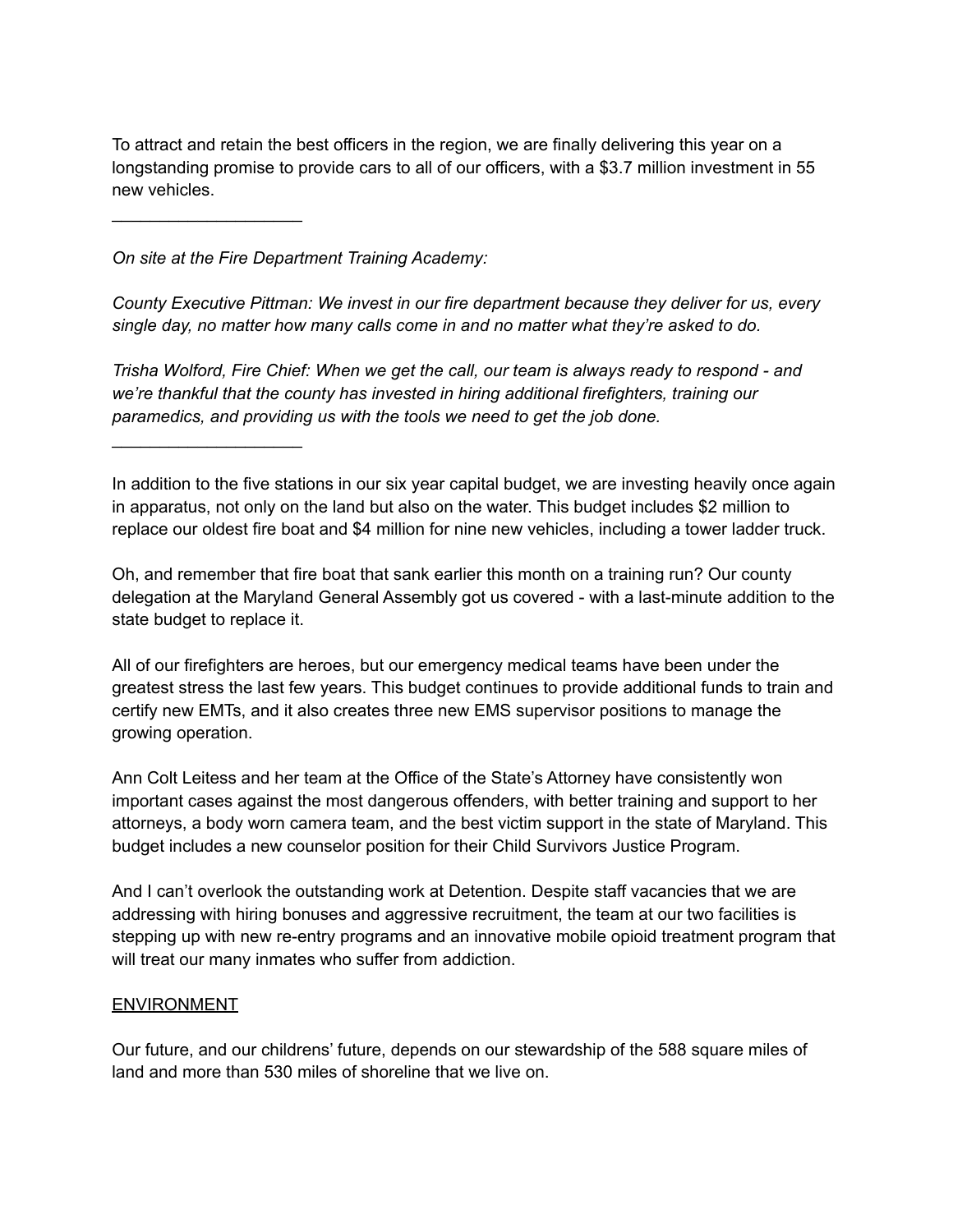Like human beings everywhere, we thrive only if we protect and nurture our environment.

The Green Infrastructure Master Plan passed this month without the poison pill amendments that would have doomed it to failure. Much of that infrastructure contributes to the health and well-being of our residents through the work of our Department of Recreation and Parks.

The list of Rec and Parks capital investments is too long for even this long speech, but I have to note first, the creation of Crownsville Hospital Memorial Park.

We are tying loose ends on the plan to take control of this 550-acre treasure in the geographic heart of our county, along with a \$30.5 million contribution from the state of Maryland to help with remediation and improvements. This public space and health and wellness center will demonstrate the power of nature to heal, and I want to personally thank Governor Hogan, Speaker Jones, President Ferguson, and all of our county delegation for unwavering support for this vision.

We have two other new parks in this budget - Tanyard Springs and South Shore - and are making major investments in Bacon Ridge at Forney, Odenton Library Park, Deale Park, and the new Brooklyn Park Center.

*On site at the future Brooklyn Park Center:*

\_\_\_\_\_\_\_\_\_\_\_\_\_\_\_\_\_\_\_\_

 $\overline{\phantom{a}}$  , which is a set of the set of the set of the set of the set of the set of the set of the set of the set of the set of the set of the set of the set of the set of the set of the set of the set of the set of th

\_\_\_\_\_\_\_\_\_\_\_\_\_\_\_\_\_\_\_\_

*County Executive Pittman: Strong, safe communities are a result of people gathering together. Brooklyn Park asked for a place where residents of all ages could do just that, and that's why we're creating the Brooklyn Park Center, right here where we're standing.*

*Mizetta Wilson, Community of Hope Director, Brooklyn Park: After years of community advocacy, we're excited to finally make the Brooklyn Park Center a reality. This Center will serve* as a space for our community members to meet, for our young people to play, and for our teens *to access the resources they need.*

*On site at Green Haven Wharf:*

Public water access is receiving record funding this year, with a combined site improvements total of \$7.8 million. We also recently announced that beginning this summer, Mayo Beach Park will have expanded days and hours open to the public, while continuing to host adaptive summer camps.

*County Executive Pittman: We don't just need more public water access in our county, we need to improve the quality of the experience, so people will come back. And that's why when* residents of Green Haven asked for this Wharf on Stoney Creek to be improved, we put it in the *budget.*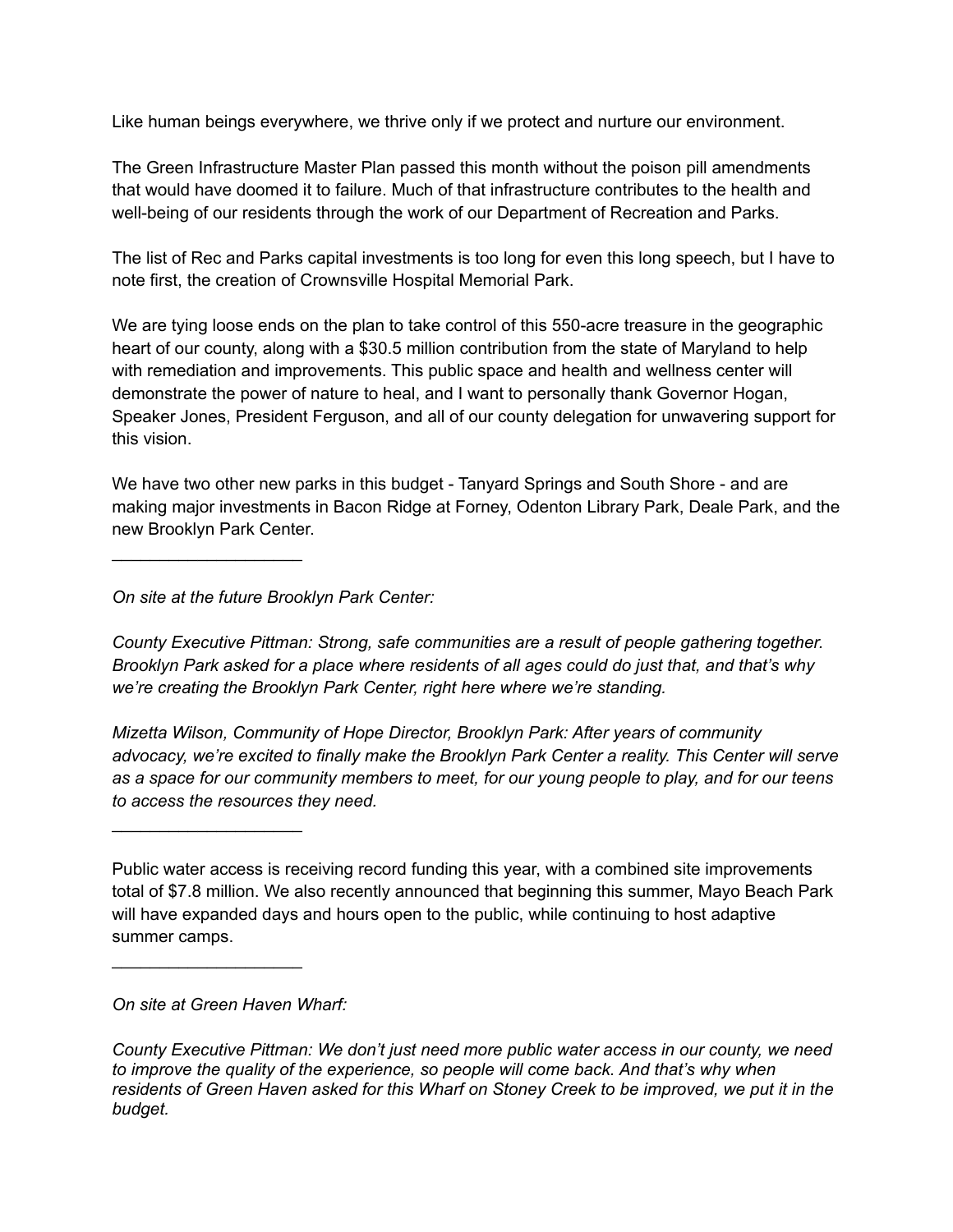*Ken Baughman, Vice Presidents, Green Haven Improvement Association: With these upgrades, our community will have a great space to kayak, fish, and enjoy the beautiful community that we live by.*

 $\overline{\phantom{a}}$  , which is a set of the set of the set of the set of the set of the set of the set of the set of the set of the set of the set of the set of the set of the set of the set of the set of the set of the set of th

The capital improvements in county parks exceeds last year's record with a total of \$99 million in FY23 and \$298 million over the next six years. It includes a long-overdue investment in making our parks accessible to visitors with disabilities, and upgrades to 25 of our playgrounds.

When I took office the county's Forest Conservation fund had been depleted with a check to purchase land at an inflated price from a man who had illegally clear-cut in the critical area - the Turtle Run fiasco.

I pledged to rebuild that fund and to put it to work protecting our waterways and cooling our planet. Today that fund is back, with a \$3.6 million balance and is making investments in conservation and planting.

Also working against the warming of our planet is the county fleet electrification, the forthcoming solar array on the Glen Burnie landfill, and the Executive Order I signed this month directing our agencies to either purchase or generate all renewable power by 2030. These initiatives save our county money in the long-run.

# ECONOMIC OPPORTUNITY

Some say that going green limits economic opportunity. That's not true in Anne Arundel County. If it were we would not be leading the economic recovery and have upgraded our bond rating.

According to the most recent Census of Employment and Wages, our county had a 13% increase in wages, while the state of Maryland had a 1% increase in the third quarter of last year. We also have a much lower unemployment rate than the state's.

We have strong economic drivers here, but we also have extraordinary local government support for small business.

Our Economic Development team worked with us to strategically place \$33 million in grants where it would do the most good.

*On site at Ashling Kitchen & Bar:*

\_\_\_\_\_\_\_\_\_\_\_\_\_\_\_\_\_\_\_\_

*Saeed Ashrafzadeh, Owner, Ashling Kitchen & Bar: Thank you to the Anne Arundel Economic Development team and everyone there, without you guys it would have been very hard to keep our doors open. It's because of the grant money that was provided, also the resources from* every individual there who reached out to us and said "hey, what can we do to help you?" It was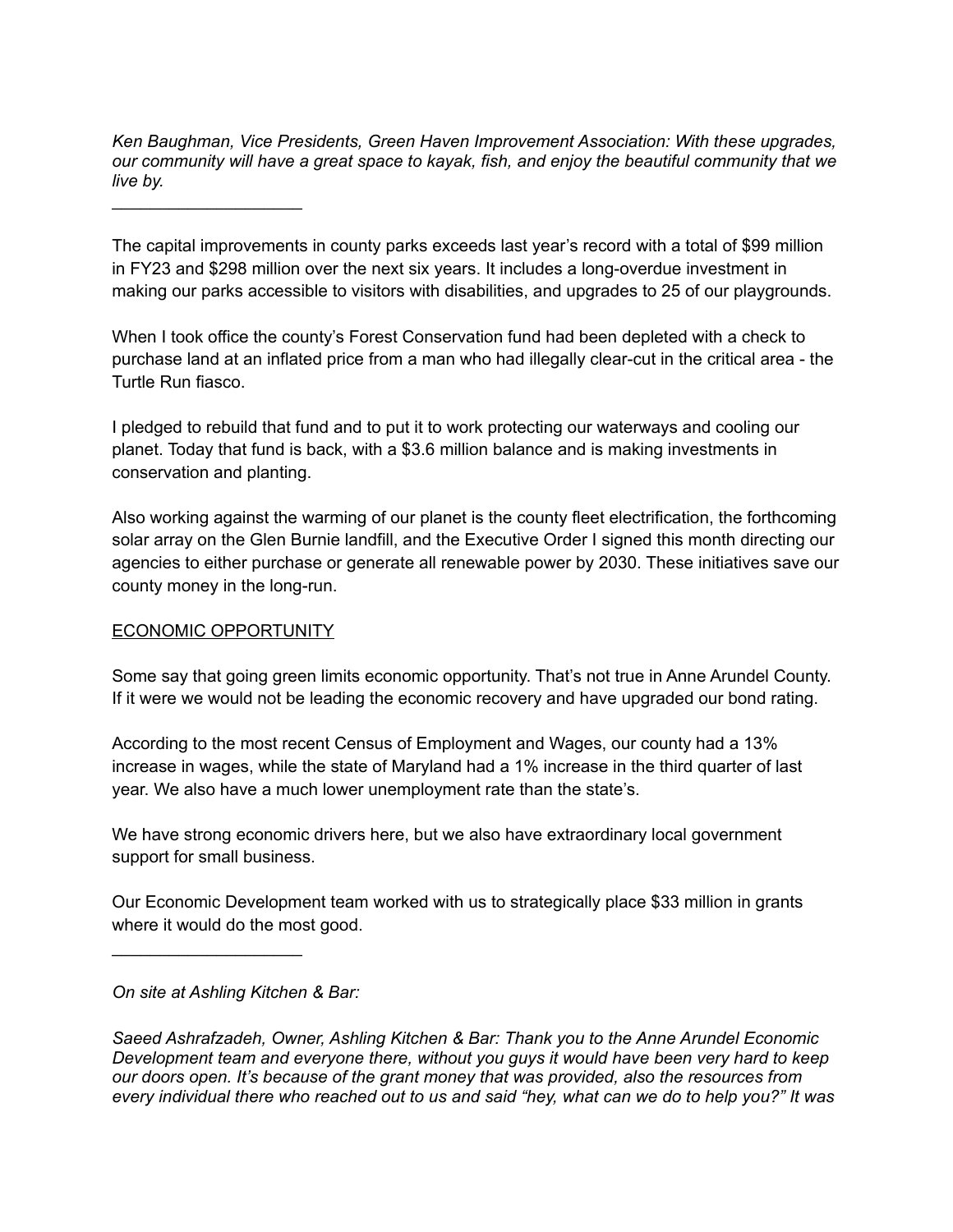*because of that that kept our doors open and allowed us to have marketing money and things of that nature to let our customer base know that hey, we're still here for you guys. Thanks Anne Arundel, we couldn't have done it without you and I look forward to partnering with you guys for many more things in the future.*

 $\overline{\phantom{a}}$  , which is a set of the set of the set of the set of the set of the set of the set of the set of the set of the set of the set of the set of the set of the set of the set of the set of the set of the set of th

 $\overline{\phantom{a}}$  , which is a set of the set of the set of the set of the set of the set of the set of the set of the set of the set of the set of the set of the set of the set of the set of the set of the set of the set of th

\_\_\_\_\_\_\_\_\_\_\_\_\_\_\_\_\_\_\_\_

Our new Inclusive Ventures Program is delivering training and mentorship to emerging minority and small business operators, so we're adding \$1.3 million to expand it this year.

Our Workforce Development team has performance metrics that show just how essential they have been, helping to connect jobseekers to businesses during the pandemic recovery.

*On site at the Anne Arundel Workforce Development Career Center:*

*Keon Francis, AAWDC Client: Anne Arundel Workforce Development Corporation helped me* get my CDL and helped me from the beginning to the end. They helped me along this journey to where I am today and I am very grateful and I hope this program is successful in teaching and *helping other individuals, someone like me who lost their job and had their back against the wall and needed the help.*

We've expanded many AAWDC programs this year, but the one that may have the most impact is the Summer Future Success Internship Program. I want to personally thank Congressman Anthony Brown for earmarking a \$500k expansion of this program in the federal budget.

# SMART GROWTH

 $\overline{\phantom{a}}$  , which is a set of the set of the set of the set of the set of the set of the set of the set of the set of the set of the set of the set of the set of the set of the set of the set of the set of the set of th

 $\overline{\phantom{a}}$  , which is a set of the set of the set of the set of the set of the set of the set of the set of the set of the set of the set of the set of the set of the set of the set of the set of the set of the set of th

We can only grow economically if we're smart about where development takes place. Plan2040 calls for smarter, greener, more equitable development, and we intend to implement it.

Our Year One Plan2040 Implementation Report is a truly impressive document. It's transit-oriented development, and the infrastructure to support it is already underway.

*On site at the Odenton MARC Station:*

*Sam Snead, Director, Office of Transportation: Encouraging greater use of public transportation reduces traffic and lessens our impact on the environment. The Odenton Parking Garage will make the MARC station easier to use for many of our residents and foster future transit-oriented development projects.*

We are absolutely serious about facilitating good development, redevelopment, transit-oriented development, and housing choices for ALL of our residents.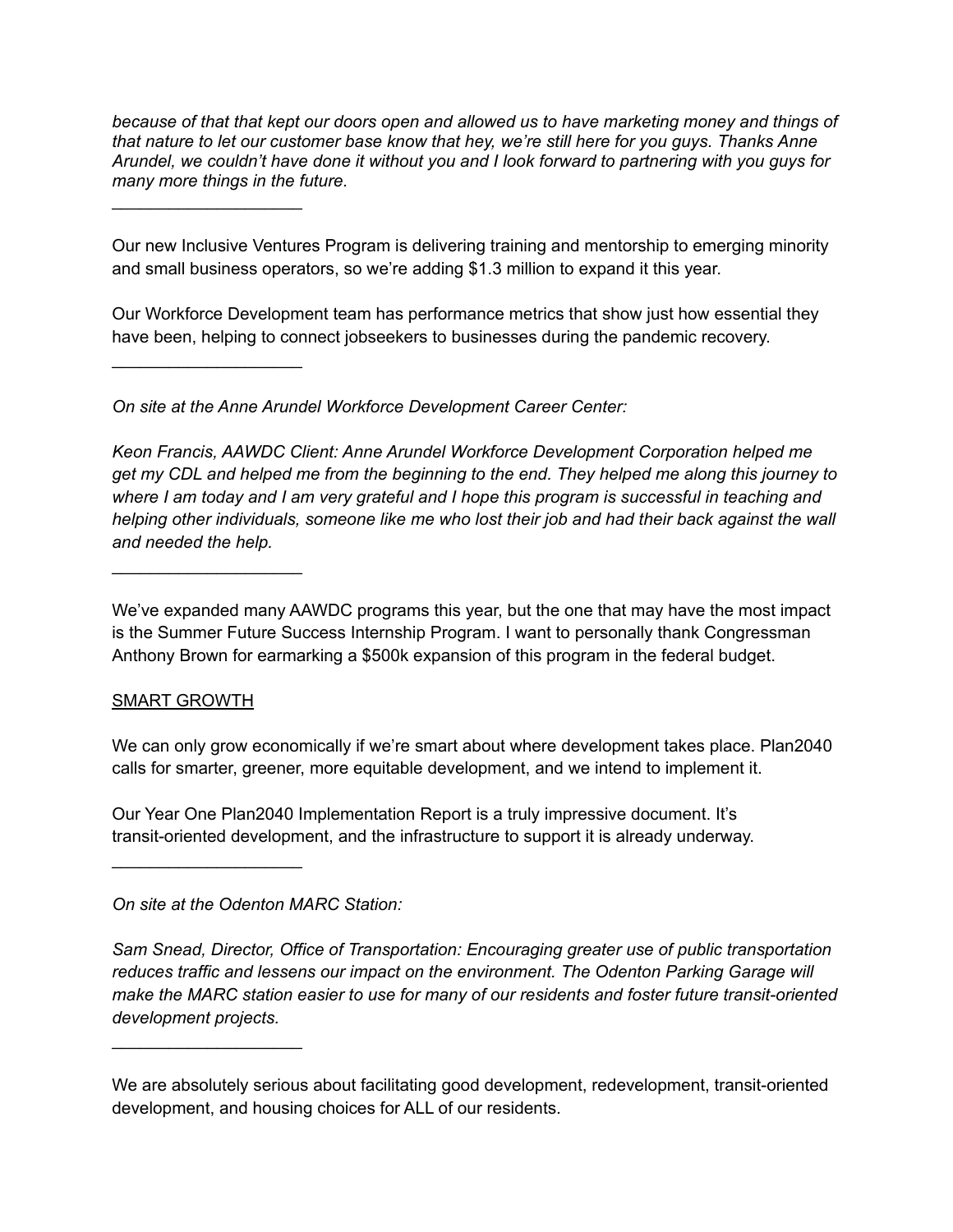We know that this is hard. It requires community engagement BEFORE permit applications come in, and that's why we created our new stakeholder-driven region planning process. It's also a key feature of our new Glen Burnie Redevelopment legislation.

Over the years this county has piled regulation on top of regulation, to the point that the process of getting approved, whether it's for a deck on your house or a green, affordable small home community, is so complex and uncertain that the best kind of development never happens.

To achieve our smarter, greener, and more equitable land use plan, we must deliver a less cumbersome process. That means finally going digital and recruiting, training, and retaining adequate staff.

The Land Use Navigator online system is live at Inspections and Permits, and is scheduled to go live at Planning and Zoning before the end of this year. This new system puts applications in a place where everyone can see their progress through the system, or lack thereof. Applicants, neighbors, and reviewers can hold one another accountable and everyone will save time and money.

Both OPZ and I and P are actively recruiting and hiring to fill their vacant positions and to get back to the pre-great recession staffing levels needed to provide better customer service.

*On site in Edgewater:*

 $\overline{\phantom{a}}$  , which is a set of the set of the set of the set of the set of the set of the set of the set of the set of the set of the set of the set of the set of the set of the set of the set of the set of the set of th

 $\overline{\phantom{a}}$  , which is a set of the set of the set of the set of the set of the set of the set of the set of the set of the set of the set of the set of the set of the set of the set of the set of the set of the set of th

 $\overline{\phantom{a}}$  , and the set of the set of the set of the set of the set of the set of the set of the set of the set of the set of the set of the set of the set of the set of the set of the set of the set of the set of the s

*Meghan Noone, Homeowner, Edgewater Community: Last fall, my house in Edgewater was* destroyed by a tornado. On top of dealing with all of the stresses of having just lost our house, *we most importantly needed to rebuild. So the County Executive and Mark Wedemeyer with the county Inspections and Permits team worked closely with Bylt, who was my builder, and with me in order to streamline the whole rebuilding process. They made it much faster and much easier for us to get back into our house and get back to our lives.*

*Dick Roeder, Project Manager, Bylt: They helped us with the permitting to make sure we had all* the i's dotted and t's crossed. And we went to work and in 5 months we had these houses back *together. From tearing them all the way down to the ground, taking them away, and then putting them back together. The whole purpose was to get them back to where their lives were before it happened.*

The word is out that we support housing choice in this county, including smaller, more affordable units that our workforce, our kids, and our seniors can afford to live in. We're not only a state leader in eviction prevention, but we've just purchased the county's first transitional housing facility for people returning to the workforce, have added major funding to support the county's main homeless family shelter, and with this budget, we are creating our first Affordable Housing Trust Fund with a \$10 million investment.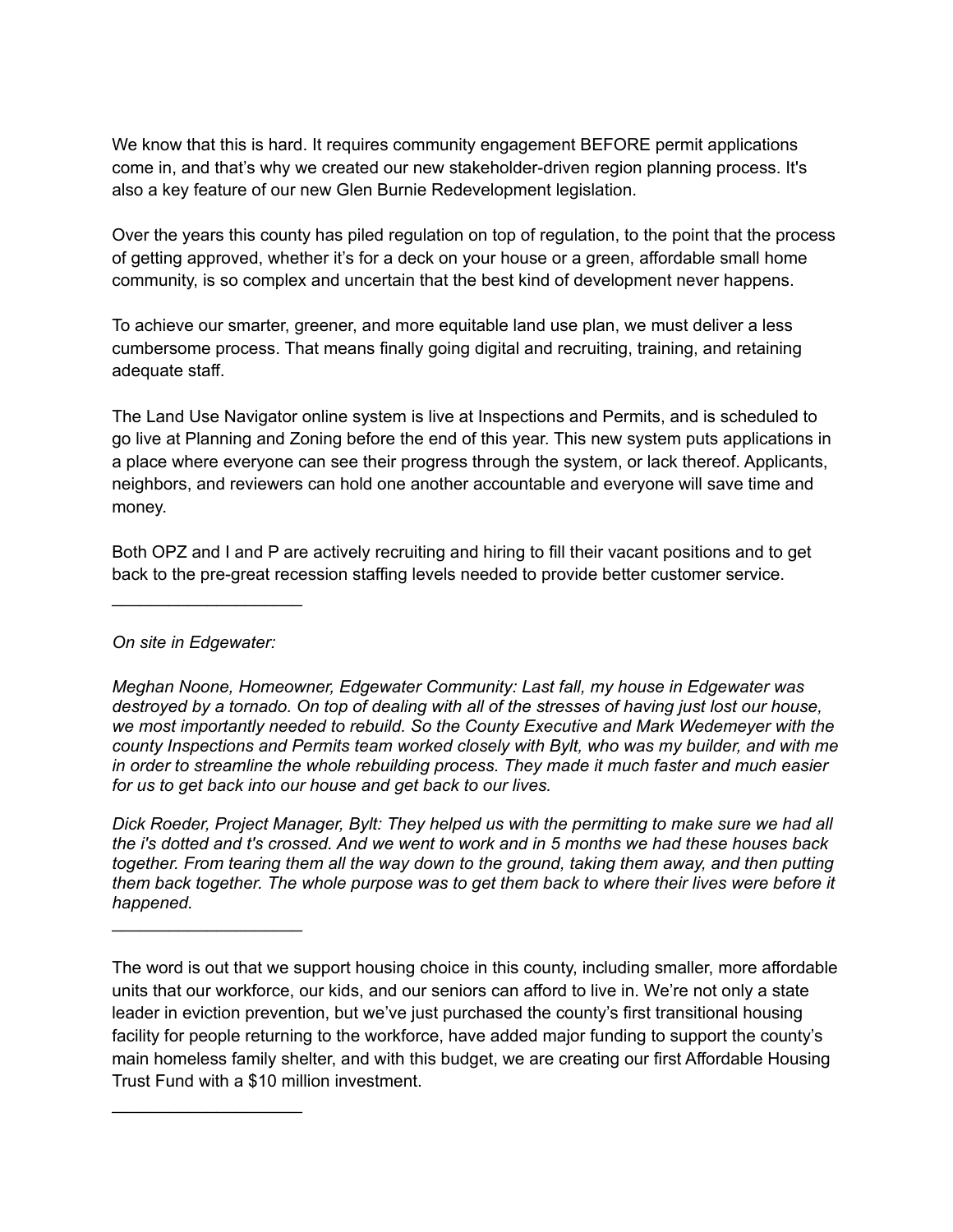*On site at the Doll Apartments:*

*Clif Martin, CEO, Housing Commission of Anne Arundel County: The Housing Commission is extremely excited and eager to work here at the Doll Apartments, soon to be Heritage at Madison Park. This community is going to house in furnished apartments 16 of the county's most vulnerable homeless families. We're going to add with that a layer of services using the house as a resident service center. Then, after one year of service here, we're going to transition these families into a permanent housing solutions so that we can begin work on another set of families.*

### HEALTH AND WELLNESS

 $\overline{\phantom{a}}$  , which is a set of the set of the set of the set of the set of the set of the set of the set of the set of the set of the set of the set of the set of the set of the set of the set of the set of the set of th

\_\_\_\_\_\_\_\_\_\_\_\_\_\_\_\_\_\_\_\_

 $\overline{\phantom{a}}$  , which is a set of the set of the set of the set of the set of the set of the set of the set of the set of the set of the set of the set of the set of the set of the set of the set of the set of the set of th

Economic opportunity is wonderful, but one thing our local businesses have discovered in this growing economy is that without a healthy pool of employees, nothing moves forward. That's why our health and wellness agenda and our economic development agenda are interdependent. It's also why the bond rating agencies wanted to hear about both.

First, we all owe a debt of gratitude to our front line health workers for the lives saved from the COVID-19 virus.

*On site at the Department of Health Baymeadow Clinic:*

*County Executive Pittman: Our county lost over 1,000 of our neighbors to COVID-19, but thanks to our heroic team at the Department of Health our death rate was half that of many Maryland counties, and the third lowest in the state.*

*Curt Milines, Community Health Nurse Supervisor: Serving as a Community Health Nurse during the pandemic, we were able to get our residents the testing, vaccinations, and care they needed to stay safe. We're so grateful to our residents for the sacrifices they made that slowed the spread of COVID and ultimately saved lives.*

Our community health ambassadors program proved its value during COVID and is in this budget for half a million dollars. We're continuing to fund our multi-year plan to get school nurse

Anne Arundel County was selected as a finalist this year for the Robert Wood Johnson Culture of Health Award. Their panel of experts spent two days interviewing our staff and community leaders about programs to confront the determinants of health, mental health, community health, and health disparities. We didn't win that award, but we will in the future because most of what impressed them is work that is just starting.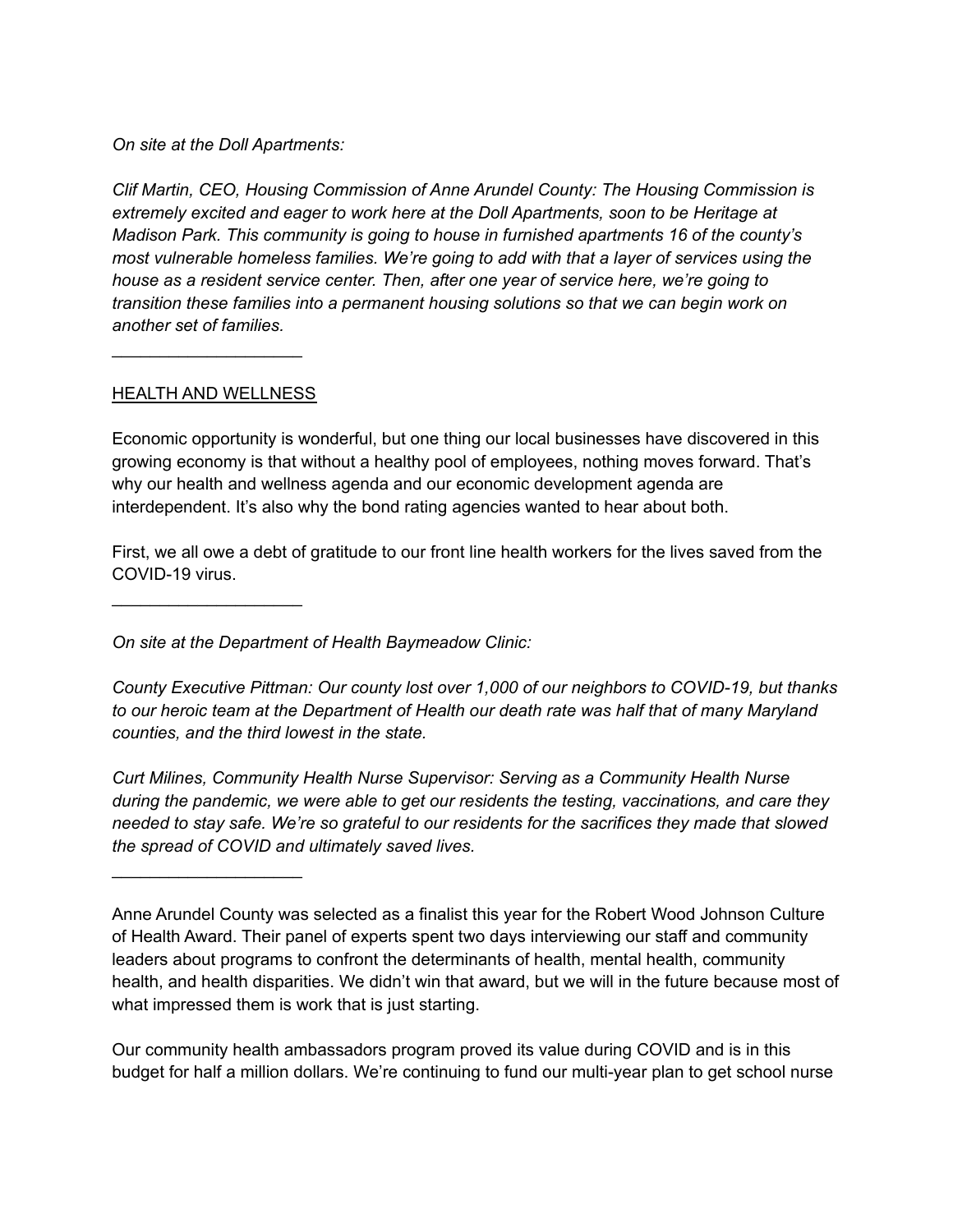pay to a competitive level. And we've stepped up to fund and expand our crisis response system as demand for help has grown.

I mentioned Crownsville Hospital Memorial Park already as a Rec and Parks initiative, but it's more than that. It is a place for healing.

Today, we look back on the behavioral health strategies implemented there with horror, and we mourn the fact that since the days of mass institutionalization we've had mass incarceration. We as a society have failed to provide the behavioral health services that our communities need.

But smart, caring professionals have not given up. Hope House, Pascal, Gaudenzia, and Chrysalis House are working everyday right there at the Crownsville campus, improving the lives of people who suffer from addiction and mental health challenges. They are accompanied there by the Anne Arundel County Food Bank.

The old hospital left Crownsville, but it seems that the passion to heal remains in the very soil of that land.

That's why this budget includes \$3.5 million to restore a building on the campus to become the incubator for what will come. The Crownsville Health and Wellness Center will house emerging nonprofits, offer services to residents of the treatment centers operating nearby, and be a temporary home for the county team that will manage the restoration of the site.

It is this kind of work that inspired me to run for this office, and it is this kind of work that our county will be known for in the future.

#### **CONCLUSION**

I want to close with a direct message to our taxpayers. Thank you. None of the education, public safety, environmental, or health initiatives undertaken by your local government agencies could take place without your money.

Government has been under attack in recent years, from both the left and the right. You've heard it before, and in this election year you'll hear it again. There will be candidates running for office telling you that they want to shrink or defund government, but offering no specifics.

My own viewpoint after 35 years in business and just three years and four months in government is that they're not that different. You just don't get something for nothing.

Our government institutions need the same kind of investment, responsible management, discipline and nurturing that businesses and nonprofits need to succeed in their missions. And I'm proud to report that in Anne Arundel County that's what they're getting.

But, it IS your money.